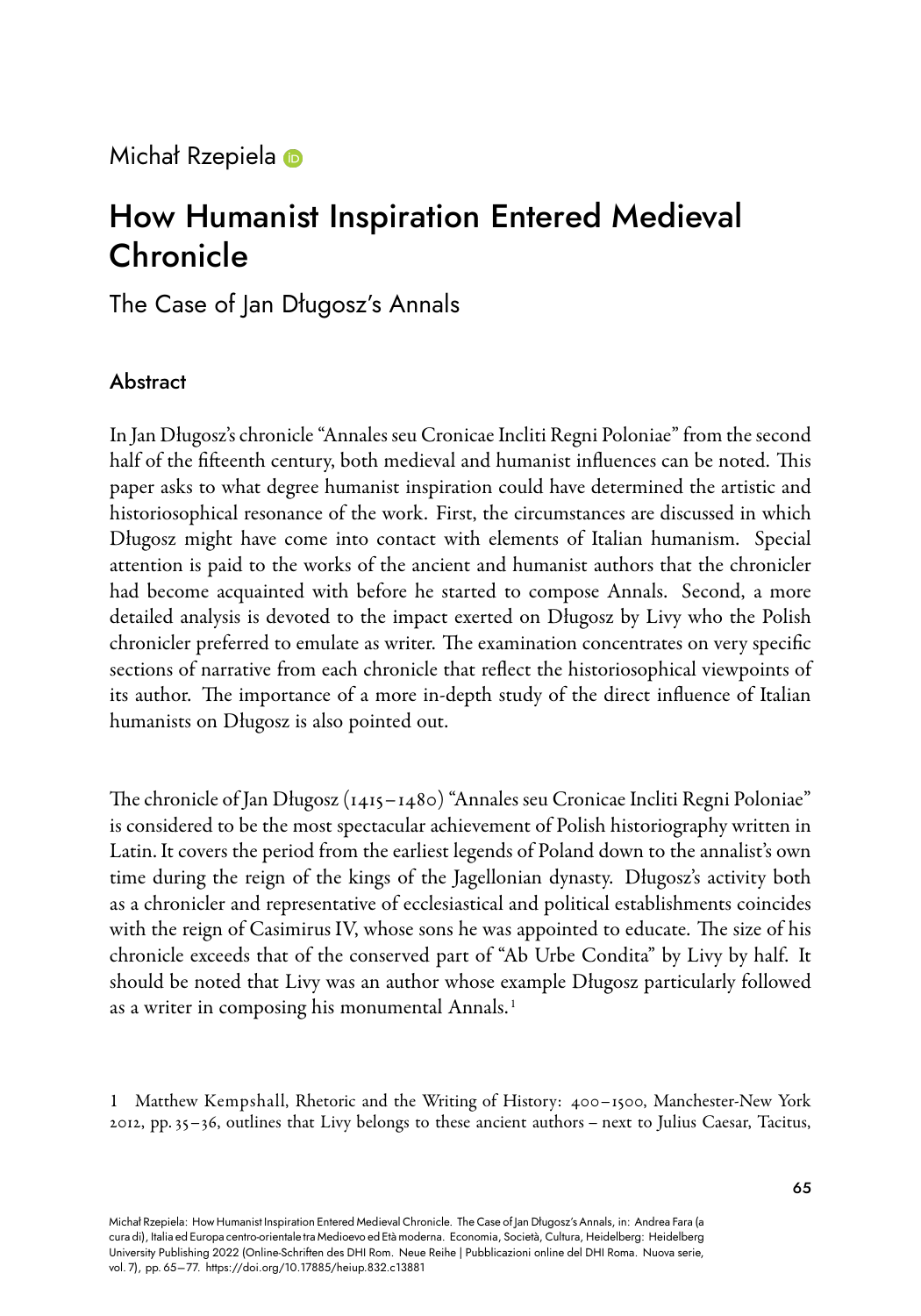The ideological and artistic background of Długosz's work has caused intense debate throughout the last two centuries – whereas some chiefly see him as representative of medieval historiography, others also lay emphasis on ancient and humanist elements that manifest in his Annals. It is striking that each of the former mostly active at the end of nineteenth century, did not provide arguments based on a systematic analysis of the chronicle's text to support their thesis, instead mostly pushing arbitrary judgments.<sup>2</sup> It was only Tadeusz Sinko who, as late as in the mid-twentieth century, delivered a detailed study of the chronicle's prologue. <sup>3</sup> Sinko focused on the influence of ancient authors on Długosz's work. This examination focused on ancient authors was followed by those of other scholars who discussed more in detail systematic borrowings from such authors as Livy $4$  and Sallust $5$  in the chronicle. At the same time, the studies by Ignacy

Suetonius, and Ammianus Marcellinus – who were rediscovered by fourteenth- and fifteenth-century humanists. Prior to this period and at least until the mid-fifteenth century, they were all absent in the medieval canon of ancient historians. So, the fact only that Długosz abundantly used Livy, not to mention other listed authors, shows the importance of humanism for his literary formation.

2 Wanda SemkowiczZarembina, Elementy humanistyczne redakcji 'Annalium' Jana Długosza [Humanistic elements in redaction of Jan Długosz's Annalium], in: Józef Garbacik (Ed.), Mediaevalia. W 50 rocznicę pracy naukowej Jana Dąbrowskiego [Mediaevalia. On the 50th anniversary of Jan Dąbrowski's research work], Warszawa 1961, pp. 235–253, at pp. 240–241.

3 Tadeusz Sinko, De Dlugossii praefatione Historiae Polonorum, in: Henryk Barycz / Jan Hulewicz (Eds.), Studia z dziejów kultury polskiej [Studies on the Polish cultural history], Warszawa 1949, pp. 105–145. The prologue is composed in the form of a dedicatory letter to Cardinal Zbigniew Oleśnicki, one of the most influential persons on the court of the kings of the Jagellonian dynasty. It is to him that Długosz, his secretary, owed the inspiration for undertaking the challenging task of composing Polish annals.

4 Władysław Madyda, Wzory klasyczne w 'Historii Polski' Długosza [Classical motifs in Długosz's "History of Poland"], in: Eos 49,2 (1957–1958), pp. 177–201; Danuta Turkowska, Études sur la langue et sur le style de Jean Długosz, Kraków 1973 (Prace Komisji Filologii Klasycznej – Polska Akademia Nauk. Oddział w Krakowie 13); Michał Rzepiela, Struktura narracji "Historii Polski" a Długoszowe rozumienie dziejów [Narrative and understanding structure in Długosz's "History of Poland"], in: Teresa Wolińska /Mirosław J. Leszka (Eds.), Średniowieczna wizja świata. Jedność czy różnorodność [The medieval world view. Unity or diversity], Łodź 2009, pp. 251–259; id., Rola frazeologii w narracji Kroniki Jana Długosza [The role of phraseology in the narrative of Jan Długosz's Chronicle], in: Lidia Korczak /Marek Daniel Kowalski / Piotr Węcowski, Jan Długosz (1415–1480). Zycie i dzieła [ Jan Długosz (1415–1480). Life and works], Kraków 2016, pp. 237–250. I make partial use of the thesis of this article, as well as its Latin examples, which are presented in my 2009 and 2016 publications.

5 Jerzy Schnayder, Salustiuszowe Echa w 'Historii Polski' Długosza [Echoes of Sallust in Długosz's "History of Poland"], in: Eos 46,2 (1952–1953), pp. 141–160.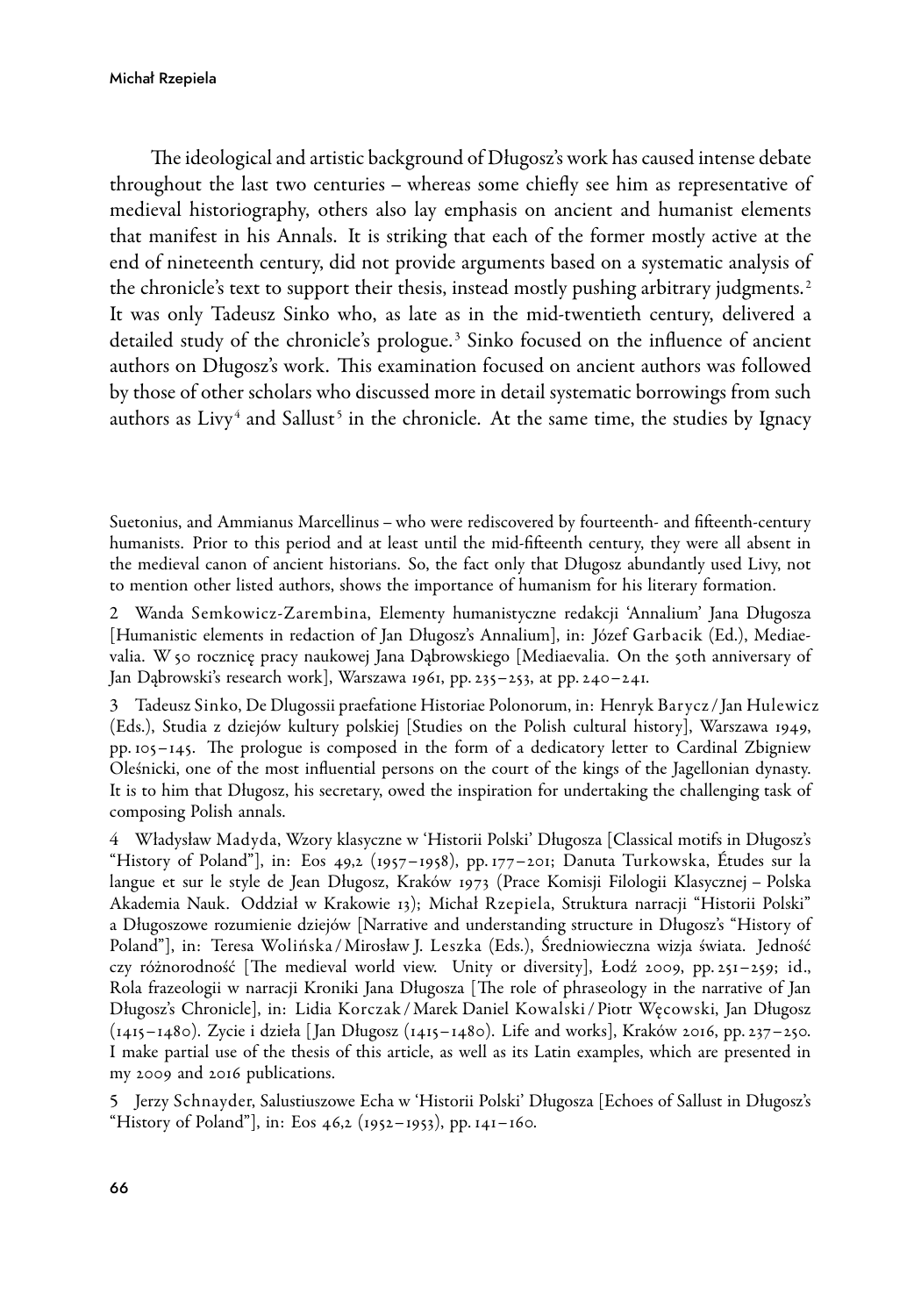Zarębski dealing with early-Renaissance sources possibly utilized by Długosz also started to appear.<sup>6</sup>

Before considering more in detail how humanist inspiration is reflected in the chronicle's narrative, it is worth characterizing the circumstances in which Długosz might have become familiar with the literature of both the ancient and humanist periods. We know that he was definitely sent on diplomatic journeys to Italy at least twice, in 1436 and 1448. <sup>7</sup> It should be noted that these journeys preceded when he effectively started to write the chronicle.<sup>8</sup> An unknown contemporary biographer of Długosz – possibly Filippo Buonaccorsi (Callimaco) – wrote that the chronicler brought numerous books from Italy that were previously unknown to Polish readers, and he lists their authors, including Curtius, Justin, Sallust, Livy, and Cicero. <sup>9</sup> Among the manuscripts that Długosz had at his disposal, particular attention should be paid to that of Livy, because the Polish chronicler made many personal notes in the margins of that work indicating things of special interest to him. It is known that he made use of the places marked in the manuscript while working on the chronicle.<sup>10</sup> It is worth noting that there is a high degree of probability that this manuscript previously belonged to Petrarch, a hypothesis suggested due

6 Ignacy Zarębski, Problemy wczesnego Odrodzenia w Polsce. Grzegorz z Sanoka – Boccaccio – Długosz [Early Renaissance Problems in Poland. Grzegorz da Sanok – Boccaccio – Dlugosz], in: Odrodzenie i reformacja w Polsce 2 (1957), pp. 5–52; id., Długosz a Poggio Bracciolini (w sporze o Długosza argument) [Długosz and Poggio Bracciolini (arguments used in the dispute on Długosz)], in: Rocznik Naukowo-Dydaktyczny WSP Kraków, Historia 14 (1962), pp. 29–44; id., Humanistyczna Lektura Długosza: Antonio Panormita Beccadelli (w spporze o Długosza argument nowy), in: Biuletyn Biblioteki Jagiellońskiej 17,1 (1965), pp. 5–21; id., Il Boccaccio nel primo umanesimo polacco, in: Studi sul Boccaccio 3 (1965), pp. 247–296; id., Iter Italicum. Włoska droga wczesnego humanizmu w Polsce [The Italian path of the first humanism in Poland], in: Rocznik Naukowo-Dydaktyczny WSP w Krakowie, Historia 26 (1967), pp. 69-84.

7 Krzysztof Osiński, Kilka uwag o działalności dyplomatycznej Jana Długosza w latach 1448–1450 [Some observations on the diplomatic activity of Jan Długosz in the years 1448–1450], in: Słupskie Studia Historyczne 20 (2014), pp. 23–34.

8 At the end of 1480, the same year as his death, Długosz declared that he had written it "throughout [the] last 25 years". So, he must have begun to write it about 1455.

<sup>9</sup> Zarębski, Iter Italicum (see note 6), p. 72.

<sup>10</sup> Maria Kowalczyk, Jagiellońskie rękopisy Liwiusza z marginaliami Jana Długosza [ Jagiellonian manuscripts of Livy with marginal notes by Jan Długosz], in: Eos 58,2 (1969–1970), pp. 219–230, at pp. 224–227.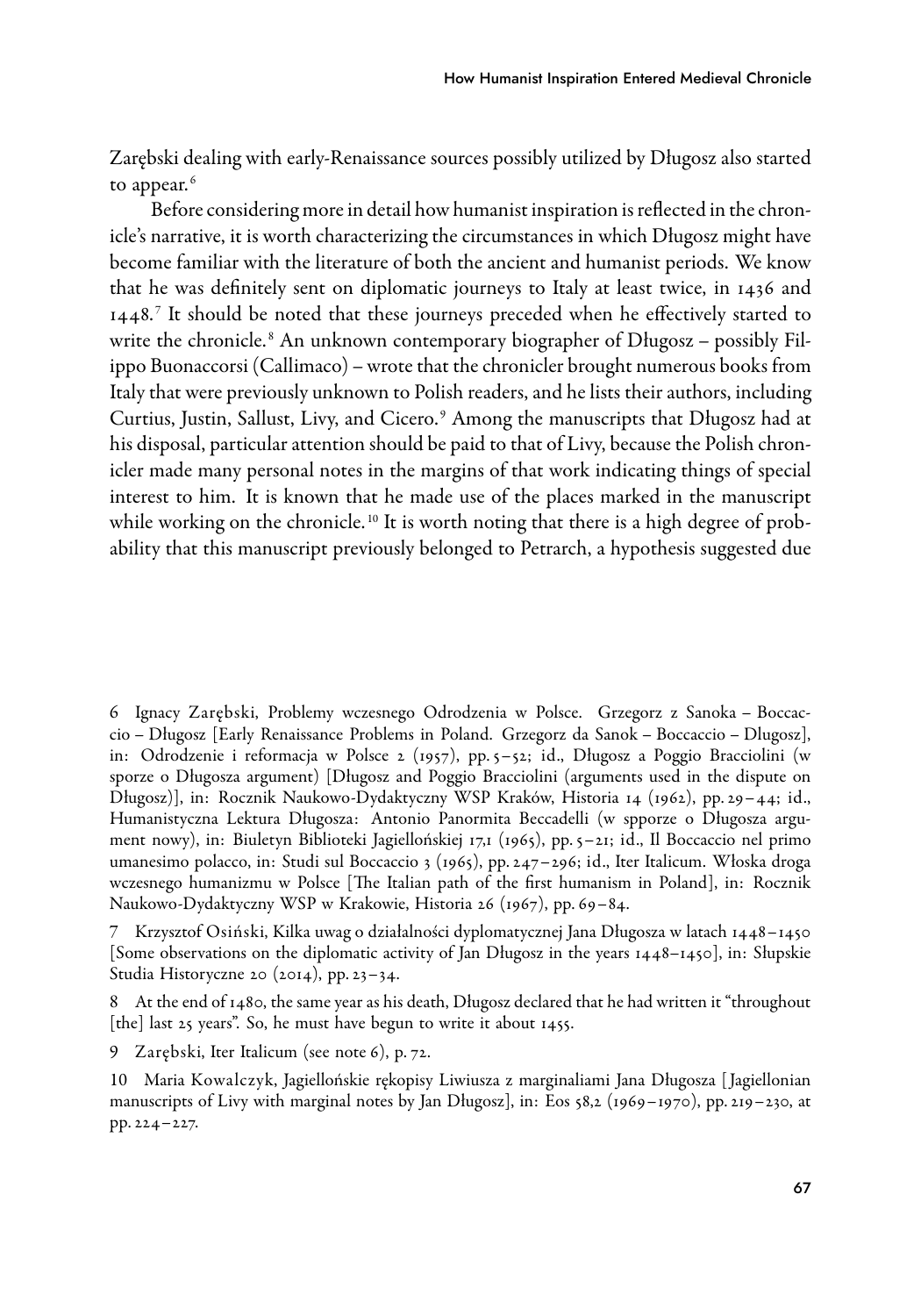#### Michał Rzepiela

to the notes inserted in a few folios in Petrarch's own hand. <sup>11</sup> It is not certain, however, whether Petrarch was the owner of the manuscript or only temporarily had possession of it.

Ignacy Zarębski, who examined the possible impact of Italian humanists on Długosz, identified Boccaccio as an author who significantly inspired the Polish historian. Zarębski discovered borrowings from Boccaccio's "Genealogia Deorum" as well as from his historical works "De Casibus Virorum Illustrium" and "De Praeclaris Mulieribus" in the chronicle. <sup>12</sup> Długosz's interest in Boccaccio is also shown by the fact that he brought home editions of the latter two works from 1474 and made many corrections to typographical errors as well as personal notes relating to the most interesting sections of the narrative to him in the margins. <sup>13</sup> In addition, because of an erroneous note in a volume of Boccaccio's, "De Casibus", attributing authorship of the work to Petrarch, it was suggested by Zarębski (after Wisłocki) that Długosz might have also brought home some of Petrarch's historical works. It is possible that this note, already noticed as erroneous by a contemporary librarian, should be in reality referred to one of Petrarch's historical works – either "De Gestiis Caesaris" or "De Viris Illustribus" – which must have then been donated by Długosz, together with the Boccaccio volumes, to the mentioned college of the University of Cracow. <sup>14</sup>

Długosz also made use of "Historia Bohemica" by Enea Silvio Piccolomini, with whom he maintained personal contact. It is worth noting that Silvio had a high estimation of the Polish annalist as a writer.<sup>15</sup> Additionally, Długosz knew of Poggio Bracciolini's books and proposed his "De Miseria Conditionis Humane" as required reading for the sons of the king as part of their education. <sup>16</sup>

11 Catalogus codicum manuscriptorum medii aevi Latinorum qui in Bibliotheca Jagellonica Cracoviae asservantur, 3 vols., ed. by Maria Kowalczyk et al., Wratislaviae-Varsoviae-Cracoviae 1984, p. 250.

12 Zarębski, Il Boccaccio (see note 6), p. 272.

13 Ibid., p. 273. At the same time, these two volumes are the only ones which have been preserved for our time from the collection donated by Długosz to the college he founded at the University of Cracow.

14 Zarębski, Problemy (see note 6), p. 43; cfr. note 13.

15 Marian Chachaj, Znajomość dzieł Eneasza Sylwiusza Piccolominiego w dawnej Polsce [Knowledge of the works of Enea Silvio Piccolomini in ancient Poland], in: Czasy Nowożytne 4 (1998), pp. 113–124, at p. 120.

16 Zarębski, Długosz a Poggio (see note 6), p. 34.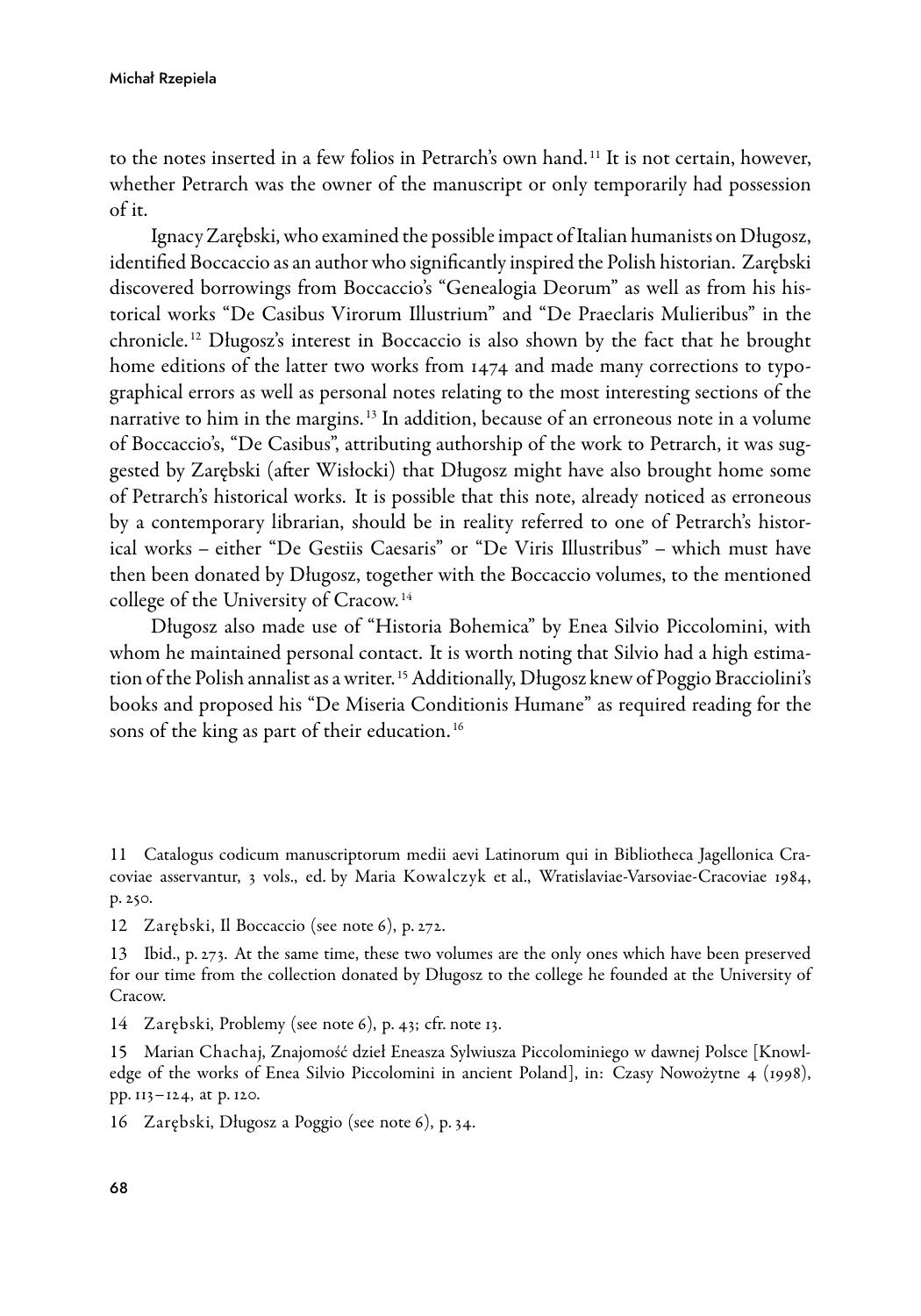The beginnings of the influence of Italian humanism in Poland most likely go back some decades further, however, to before Długosz became active as a chronicler – namely, to the Council of Constance (1414–1418). It was there where representatives of the Polish elite had the opportunity to meet – and it is known that they effectively met – Pier Paolo Vergerio and Poggio Bracciolini. The Polish elite brought home from Constance the first copies of Vergerio's "De Ingenuis Moribus" to arrive in Poland. <sup>17</sup> Although it is not possible today to follow the gradual growth of the influence of humanism in Poland, it is almost certain that, in the mid-fifteenth century, the humanist tradition was already fixed in Polish cultural circles. <sup>18</sup> As far as Długosz, he belonged to the tight circle of Gregorius Sanocensis ( $1407 - 1477$ ), an outstanding Polish humanist who gathered around himself representatives of the cultural elite. Gregorius owned a luxurious version of Boccaccio's "Genealogia" that Długosz likely made use of. It is worth adding that both Gregorius and Długosz maintained personal ties with Callimaco, previously mentioned, who arrived in Poland as refugee in 1470 and whose influence on the further growth of humanist ideas there cannot be overstated. <sup>19</sup>

When going back to supporting arguments for the thesis about the medieval character of Długosz's chronicle having been formulated from literary principles, the argument most often raised is about its loaded style, which differentiates it from the works of humanist authors.<sup>20</sup> Indeed, Długosz's style is not easy – he often tries to imitate Livy's periods, but not always successfully.<sup>21</sup> Additionally, it has been argued that the annalist's apparently moralistic approach proves his unconditional willingness to protect the church and Christian morality. This is true insofar as he usually put the church's interests first, basically assigned ecclesiastical power supremacy over secular power,<sup>22</sup> and

17 Zarębski, Iter Italicum (see note 6), pp. 74–76.

18 Zarębski, Il Boccaccio (see note 6), p. 247.

19 Ibid., pp. 248–250, briefly characterizes the activity of Callimaco during his 'Polish period', pointing out that he never presented himself as a pioneer of humanism in Poland, although that is sometimes ascribed to him. Paradoxically, his own works, especially the biography of Gregorius Sanocensis, "Vita et Mores Gregorii Sancocensis", shows that humanist ideas were rooted in Poland some decades before he arrived there.

20 The discussion on this aspect of Długosz's literary art mainly taking place at the end of the nineteenth century was summarized by Semkowicz-Zarembina (see note 2), pp. 238–241.

21 On Długosz's use of Livy's periods: Turkowska, Études (see note 4), pp. 65–66; Marian Plezia, Jan Długosz, in: Stanisława Grzeszczuka (Ed.), Pisarze staropolscy. Sylwetki [Ancient Polish writers. Portraits], Warszawa 1991, vol. 1, pp. 132–173, at p. 166.

22 Urszula Borkowska, Regnum i sacerdotium w pismach Jana Długosza [Regnum and sacerdotium in the writings of Jan Długosz], in: Studia Źródłoznawcze – Commentationes 26 (1981), pp. 3–21,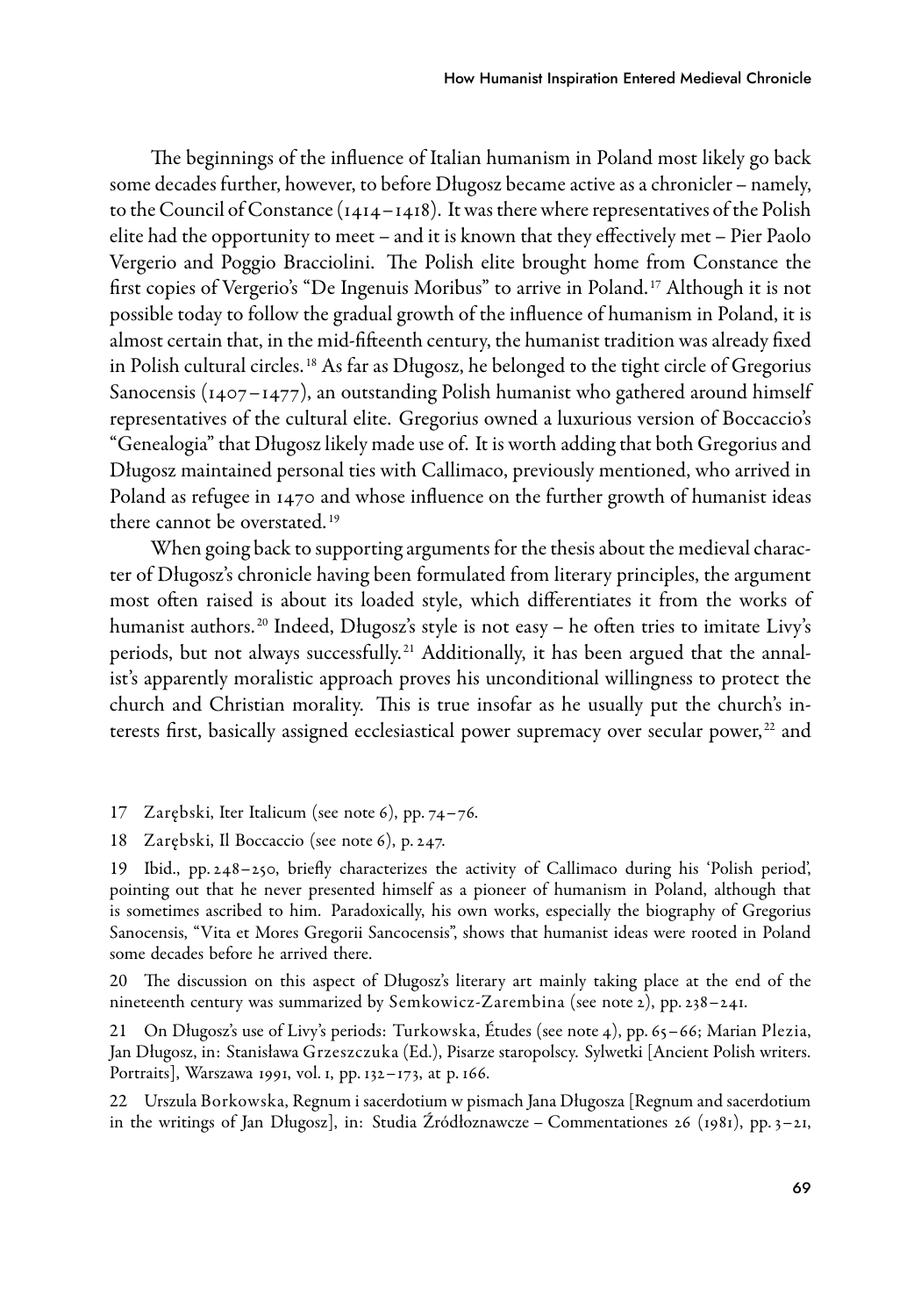took a hard stance on the defense of the purity of doctrine (the latter can be seen, for example, in his attitude toward the Hussite movement). Consequently, the chronicler was positioned as an author opposing himself to the unseemly influence of humanism.<sup>23</sup> By contrast, those who support the thesis about the humanist inspiration for Annals, especially Zarębski, emphasized that not only the stated linguistic borrowings but also the ideologies themselves emerged under the influence of humanist authors. Zarębski believed that this inspiration especially manifests in the prologue to the chronicle, in the abundant quotations from and paraphrasing of various, primarily ancient, authors.<sup>24</sup>

Nevertheless, taking into account the enormous size of Annals, it is not just the prologue that can shed light on the chronicler's artistic and ideological positions. The prologue to a bigger narrative work is, indeed, a sort of programmatic declaration by the authors, which they follow thereafter more or less consistently. I postulate, however, that by instead studying the course of the narrative throughout the whole work, more reliable results can be generated. A major insight into Długosz's approach as a historian and writer can become clear, I believe, by comparing the narrative strategies utilized by Długosz and Livy – first, because Livy is the author whom Długosz modeled himself after, and second, because Livy's Annals, also quite sizeable, offer a large number of samples for the purposes of comparison. Some structural similarities between the annals of Polish and Roman chroniclers are striking at first glance. As far as the chronological aspect, they both relate events according to the sequence of years, with Livy additionally ordering by naming successive consuls. In their initial chapters, both provide accounts about

argues that Długosz's stance in favour of ecclesiastical power was not unconditional and points out the evolution of some of his views on this matter that can be observed across the passage of time.

<sup>23</sup> Zarębski, Długosz a Poggio (see note 6), pp. 29–32, presents as an example of such an approach Józef Szujski, whose beliefs, he claims, determined the position of subsequent scholars, insofar as they could hardly accept that the humanist inspiration for Annals could be equally as important as, if not more important than, the medieval one.

<sup>24</sup> As far as the traces of humanist authors in the prologue to the chronicle, Zarębski, Il Boccaccio (see note 6), pp. 281–282, concentrates on those of Boccaccio. It should be added that the influence of humanists on Długosz's Annals has newly become an object of research within the project 'Długosz 2.0', which aims to provide an electronic corpus of Annals and the chronicler's other works. The project is being carried out by the team for the Dictionary of Medieval Latin from Polish Sources (Lexicon Mediae et Infimae Latinitatis Polonorum) at the Institute of Polish Language at the Polish Academy of Sciences in Cracow. The preliminary research of my colleague, Zdzisław Koczarski, based on stylometric methods, revealed, surprisingly, Petrarch as the humanist author Długosz preferred to utilize: Zdzisław Koczarski, The early knowledge of Petrarch's works in medieval Poland. The case of Jan Długosz, in: Roberta Dolce / Sofia Martini /Roberto Del Monte (eds.), VI Ciclo di Studi Medievali. Atti del Convegno, Firenze 2020, pp. 392–398.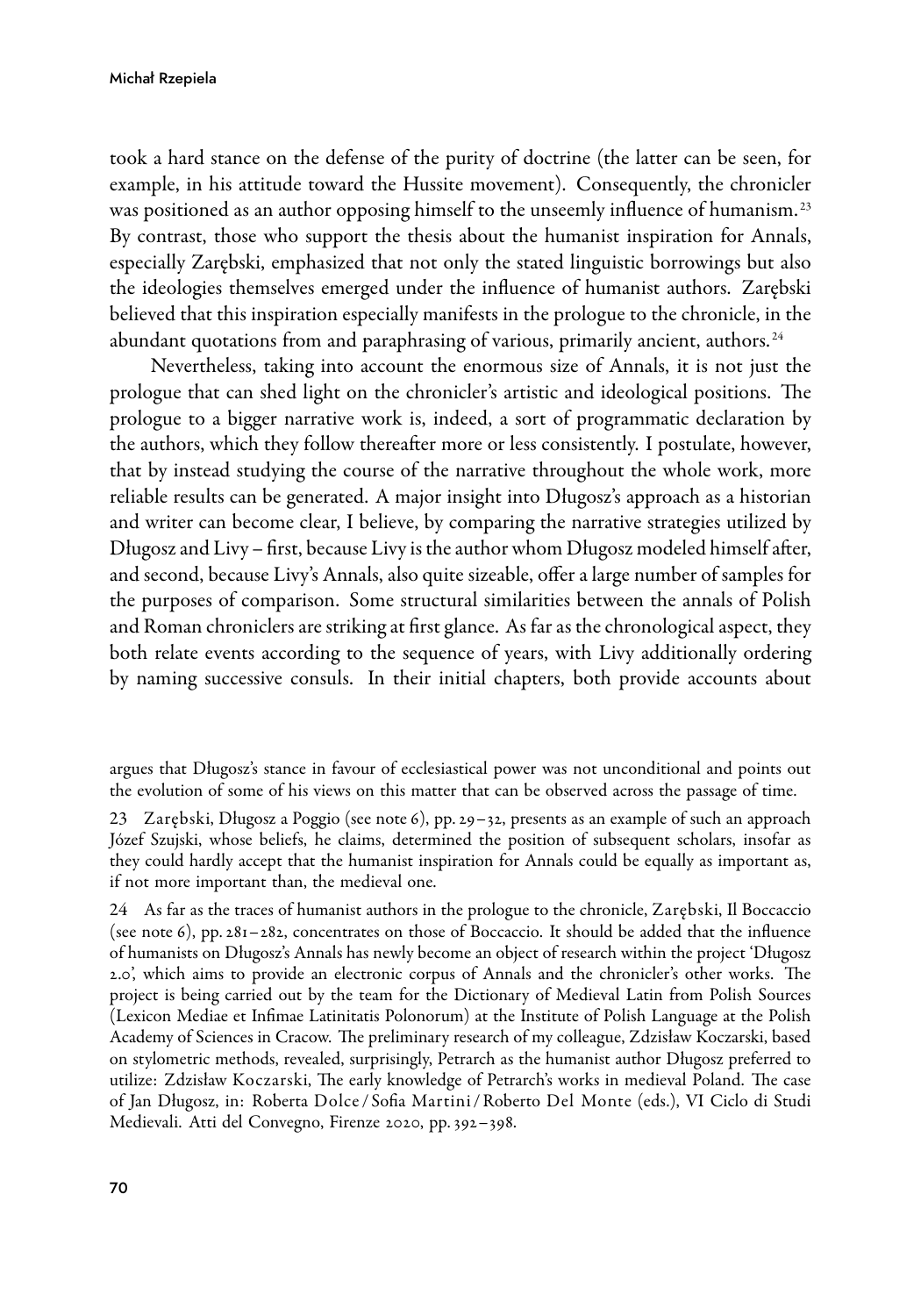legendary times and, on many occasions, present these as the source of moral inspiration for successive generations. In my opinion, however, the most exciting question is not precisely what passages Długosz takes from Livy but, rather, how the ideological and philosophical presumptions as well as historiosophical concepts observed in the Annals of the latter are reflected in those of the former. The opposition drawn here can also be viewed as a confrontation between ancient pagan and medieval Christian historians.

The first observation resulting from a comparison of the narrative techniques used by each author is that Długosz, similar to Livy, presents the sequence of events according to the decisions of individuals. Both chroniclers focus their attention on scrutinizing the motives behind the protagonists' actions. It is apparent that Długosz shares a common standpoint with ancient historians that a factor with the most decisive impact on the course of events is human nature. It is interesting to observe how this approach manifests at the phrase level. In Długosz's Annals, as in Livy's, when the intentions of the protagonists are being discussed, phrases using the noun "animus" ("mind") as a central component are often used. These phrases can mostly be spotted in the narrator's introductory comments to violent incidents – as in Examples 1) and  $2$ ).<sup>25</sup>

1) "… moleste ferens se de Ducatu magno Lithuaniae deiectum et expulsum Sigismundi Romanorum imperatoris et Hungarie regis animatus et persuasus consiliis et promissis repetere eundem ducatum in animum inducit": "… hardly bearing that he was moved and expelled from the Grand Duchy of Lithuania, stimulated and persuaded by advice and counsels of Sigismund, the Holy Roman Emperor and King of Hungary, he decided to regain the Duchy".

2) "… quo quidem tempore vesania quedam et insolencia hominum, precipue in regno Polonie commorancium, animos occupaverat": "… at that time, the minds of people, especially of the inhabitants of the Kingdom of Poland, were captured by certain madness and arrogance".

Example 1) describes the motives of Prince Świdrygał in regaining the throne of the Grand Duchy of Lithuania. The accumulation of the protagonist's negative sentiments is signaled by the narrator with the phrase "moleste ferens" ("hardly bearing"). It is followed by the participles "animatus" and "persuasus", indicating that the escalation of

<sup>25</sup> All the English translations of the examples given in this paper are my own. Examples 1), 2), 3), 5), and 7) use the edition: Joannis Dlugossii Annales seu Cronicae incliti Regni Poloniae, Liber 11–12 (1431–1444), ed. by Krzysztof Baczkowski / Czesława Pirożyńska / Lidia Korczak, Varsaviae 2001, respectively pp. 156, 176, 203, 197, 208.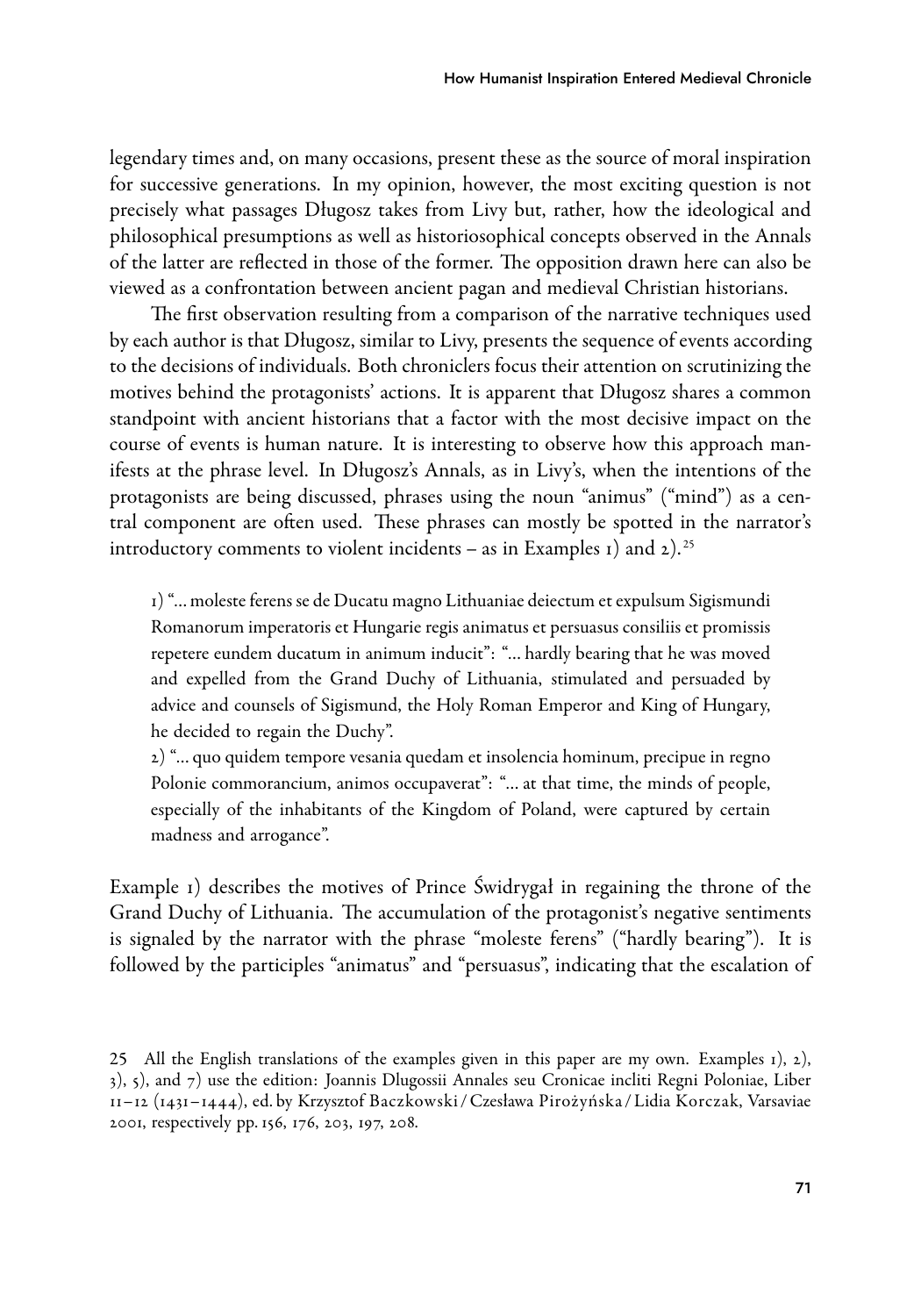#### Michał Rzepiela

these sentiments was instigated by someone else – namely, King Sigismund. The moment when the prince is making the decision is also used by the narrator to emphasize what is occurring in the protagonist's mind. The phrase "in animum inducit" can be translated literally to "he brings into his mind". In 1438, Długosz penned a story about the riots started by Spytko of Melsztyn in the village of Uszew. The narrator views a collective outbreak of emotions distant from rationality and deviating from accepted social norms as the primary cause of the turbulence – as in Example  $2$ ). With the phrase "animum occupare" ("to capture the mind"), the narrator underscores how unexpectedly these kinds of emotions appeared.

In attempting to gain insight into Długosz's historiosophical stance using an analysis focused on phraseology, the phrase "moleste ferens" – as in Example  $1$ ) – certainly merits special attention. Długosz, Livy, and other Roman historians used it often, in addition to a few variants with the same meaning. Długosz preferred "moleste ferens", whereas Livy preferred "aegre ferens", and both used "iniquo animo ferens", but only Długosz used "graviter ferens". <sup>26</sup> This phrasing says a lot about Długosz's way of reading history, in how it was inspired by Livy. His protagonists are also mostly stimulated by anger and injury. Michèle Ducos finds, however, that the manner of presenting historical events seen in Livy's work constitutes a recurrence of a concept that goes back to Pythagoras, Plato, and the New Academy, according to which the human soul is divided into two parts – rational and irrational. Consequently, both the rational and irrational components manifest in human nature. As Ducos outlines, the former can be identified in Livy's work with nouns such as "ratio" ("reasoning") and "consilium" ("deliberation"), whereas the latter can be noted in nouns and phrases about impetuosity and vehemence, such as "impetus animi" and "ardor animi". <sup>27</sup> Similar elements are seen in Długosz's work, as illustrated in Example 3).

3) "… velut amens et exacerbatus, plus furori et indignacioni, quam consilio amicorum id sibi magnopere dissuadencium tribuens hospicium Wladislai episcopi … ingressus illud depredatus est": "… as if he were mad and exasperated, following more his rage and anger than the advice of his friends dissuading him to do so, he entered inn of Bishop Vladislaus and plundered it".

<sup>26</sup> These conclusions arise from verifying the electronic corpora of both historians – 'Corpus Corporum' (URL:<http://www.mlat.uzh.ch/MLS>; 14. 3. 2022) in the case of Livy and the preliminary (not yet published) version of the corpus "Długosz 2.0".

<sup>27</sup> Michèle Ducos, Les passions, les hommes et l'histoire dans l'œuvre de Tite-Live, in: Revue des Etudes Latines 65 (1987), pp. 132–147, at pp. 141–144.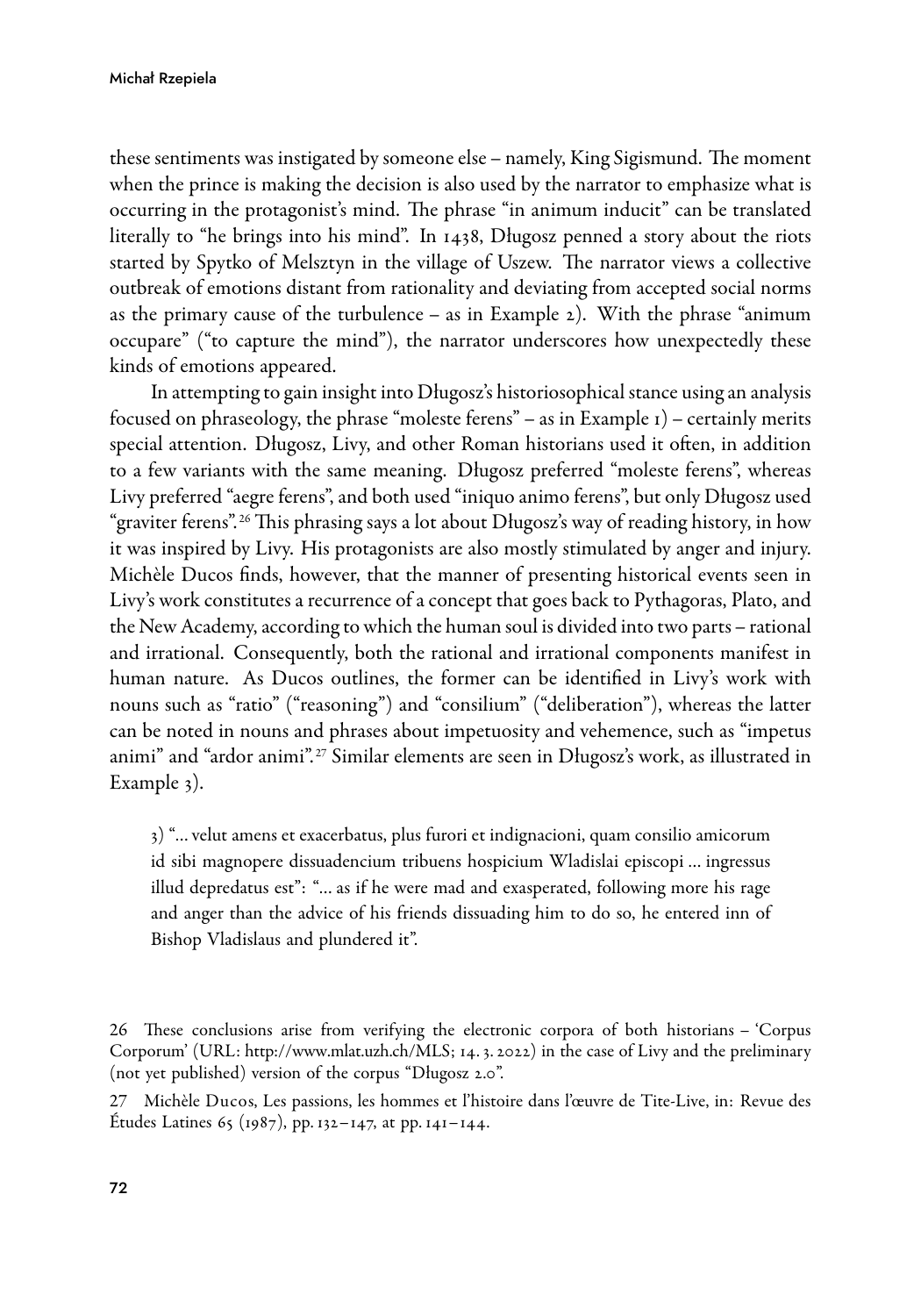In this example, the commentary of the narrator is quoted about the motives behind the actions of Spytko from Melsztyn, who made an incursion into the inn of Bishop Vladislaus in the city of Nowy Korczyn. The narrator here uses the participles "amens" and "exacerbatus" and the nouns "furor" and "indignatio" to denote violent, uncontrolled emotions, which he juxtaposes with the noun "consilium" ("advice"), denoting reasonableness. As such, Długosz apparently rehashed Livy's previously described historiosophical concept. Of course, the question remains whether he did it consciously or whether he copied this concept more or less casually by referring to certain vocabulary regularly used by Livy in specific narrative circumstances.

Długosz's focus on scrutinizing individual and mass behaviors can be observed in his emphasis on psychological and even neurological protagonist reactions. A very characteristic element of his narrative is descriptions of the state of torpor touching the protagonists, as a consequence of an unexpected traumatic event, as in Examples 4) and  $5$ ).<sup>28</sup> The Polish chronicler also took inspiration from Livy on this point.<sup>29</sup>

4) "Nemo in ecclesia fuit, qui vel subito terrore percussus non corruit vel obstupefactus in oblivionem sui non venit": "There was nobody in the church who, startled by sudden fear, would not hit the deck or, numb, would not lose consciousness". 5) "… audivit hanc visionem magister Iohannes de Elgoth et obstupuit": "… As soon as master John Elgot heard this vision, he was struck damb".

Example 4) shows the reaction of people gathered in Sandomierz Cathedral at the moment they were surprised by a lightning strike. The lightning damaged the church, killing one person and leaving others injured. The phrase "terrore percussus", the participle of "obstupefactus", the phrase "in oblivionem sui venire", and the perfect verb tense of "obstupuit" – in Example  $\varsigma$ ) – clearly illustrate the 'psychological' orientation of Długosz's narrative. The accumulation of words and expressions describing traumatic psychological states is a stylistic tool he repeatedly uses.

Another peculiarity of Długosz's style, which, again, is owed to Livy and other Roman historians, but which should, at the same time, be viewed as his own way of reading history is his predilection to point out the universal nature of human behaviors,

<sup>28</sup> Example 4) uses the edition: Joannis Dlugossii Annales Seu Cronicae Incliti Regni Poloniae, Liber 12 (1445–1461), ed. by Krzysztof Baczkowski /Danuta Turkowska /Krzysztof Ożóg, Cracoviae 2003, p. 63.

<sup>29</sup> Ernest Dutoit, Silence dans l'œuvre de TiteLive, in: Mélanges Jean Marouzeau, Paris 1948, pp. 141–151, at p. 149.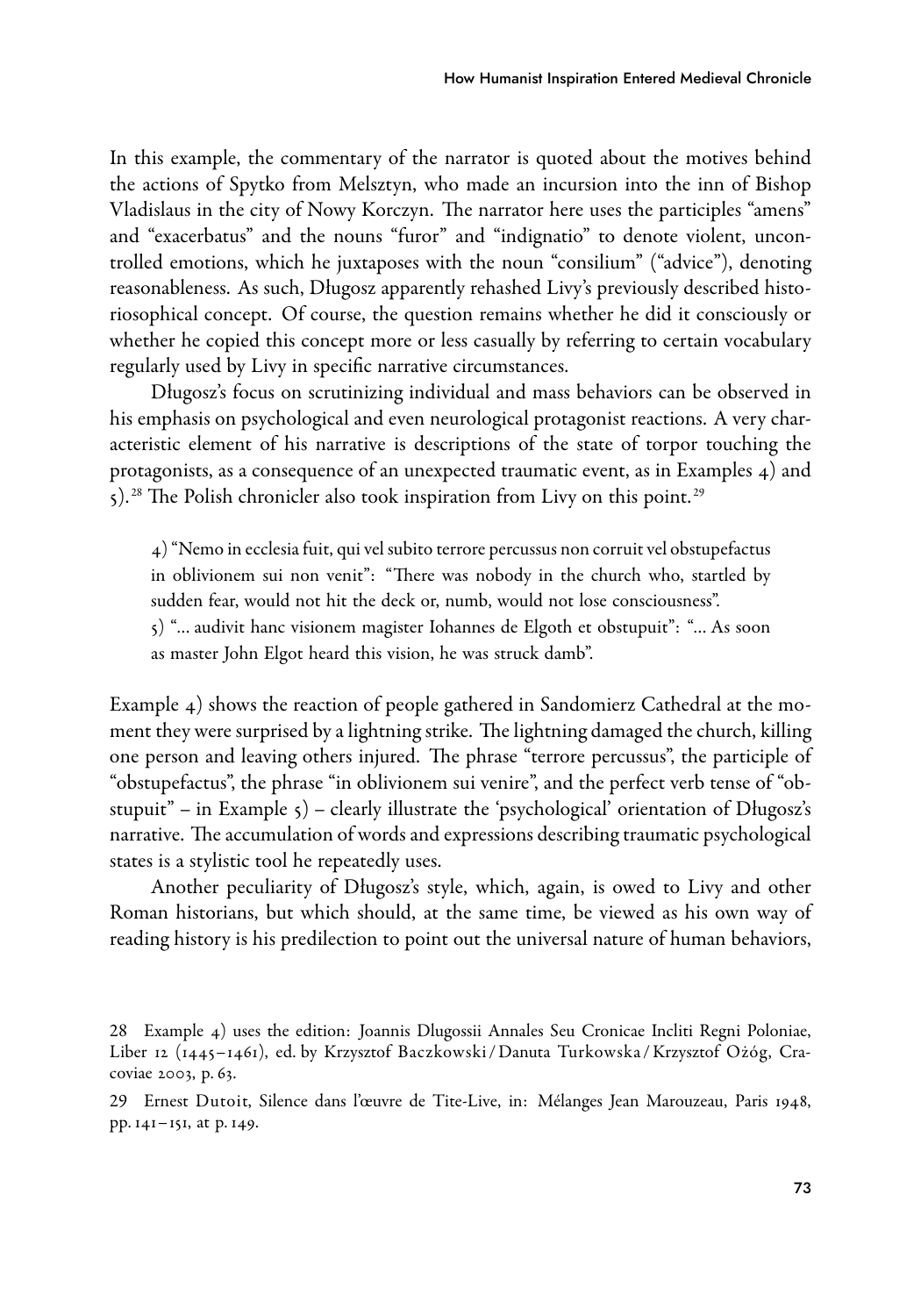as observed in certain given circumstances. This approach is demonstrated by such phrases as "ut fit" ("as it happens"), "ut plerum fit" ("as it often happens"), and "ut solet" ("as it usually happens") inserted in the narrator's commentary time and time again  $30$ , as in Example  $6$ ).<sup>31</sup>

6) "Ita bonum publicum, ut contingere frequencius solet, a privato depravatum est Wladislao Polonie rege non ex suo, sed ex aliorum propter habetudinem tam factivitatis quam ingenii arbitrio singula in bellicis et domesticis rebus administrante": "Thus, as quite often happens, the public welfare was sacrificed for private interests, since the king of Poland, Ladislas, due to his sluggishness in governing both the affairs of war and those of internal policy, followed the opinions of others instead of standing by his own".

7) "Ita Latini, dum Graecos unire cupiunt, ipsi pestifero scimate scinduntur": "Thus, Latins [Latin church representatives], while aiming to establish unity with Greeks, produce a destructive schism among themselves".

The quote in Example 6) was taken from the narrator's commentary about the decision of King Ladislaus II to cease the siege of the fortress Malbork, into which the troops of the Teutonic Order withdrew after their defeat at the battle of Grunwald. The narrator suggests that the king made this decision under the influence of his brother, Grand Duke Alexander Withaudus of Lithuania, who hoped to negotiate the recuperation of his lost region of Samagitia in Western Lithuania with the Teutonic Order.

It is worth noting that the phrase "ut contingere frequencius solet" is part of a larger sentence, which begins "Ita" and ends in "depravatum est". Długosz almost literally quotes Sallust ("Bellum Iugurthinum", 25). Combining maxims with moral reflections, especially for the purpose of moral instruction, has a long tradition in Latin literature.<sup>32</sup> Nevertheless, Długosz's use of the maxims seems to be more about emphasizing paradoxes among related events or even their ironic meaning than providing moral instruction. This

31 Examples 6), 8), and 9) use the edition: Ioannis Dlugossi Annales seu Cronicae incliti Regni Poloniae, Liber 10–11 (1404–1412), ed. by Krzysztof Baczkowski /Danuta Turkowska / Franciszek Sikora, Varsaviae 1997, respectively pp. 145, 103, 136.

32 Kempshall, Rhetoric (see note 1), pp. 125–126.

<sup>30</sup> For Livy cfr. Ernest Dutoit, Quelques généralisations de portée psychologique et morale dans "l'histoire romaine" de TiteLive, in: Revue des Études Latines 20 (1942), pp. 98–105, at p. 100. The most frequent phrase of this type that Livy used is "ut fit", whereas Długosz most often used "ut erat" ("as it usually happened").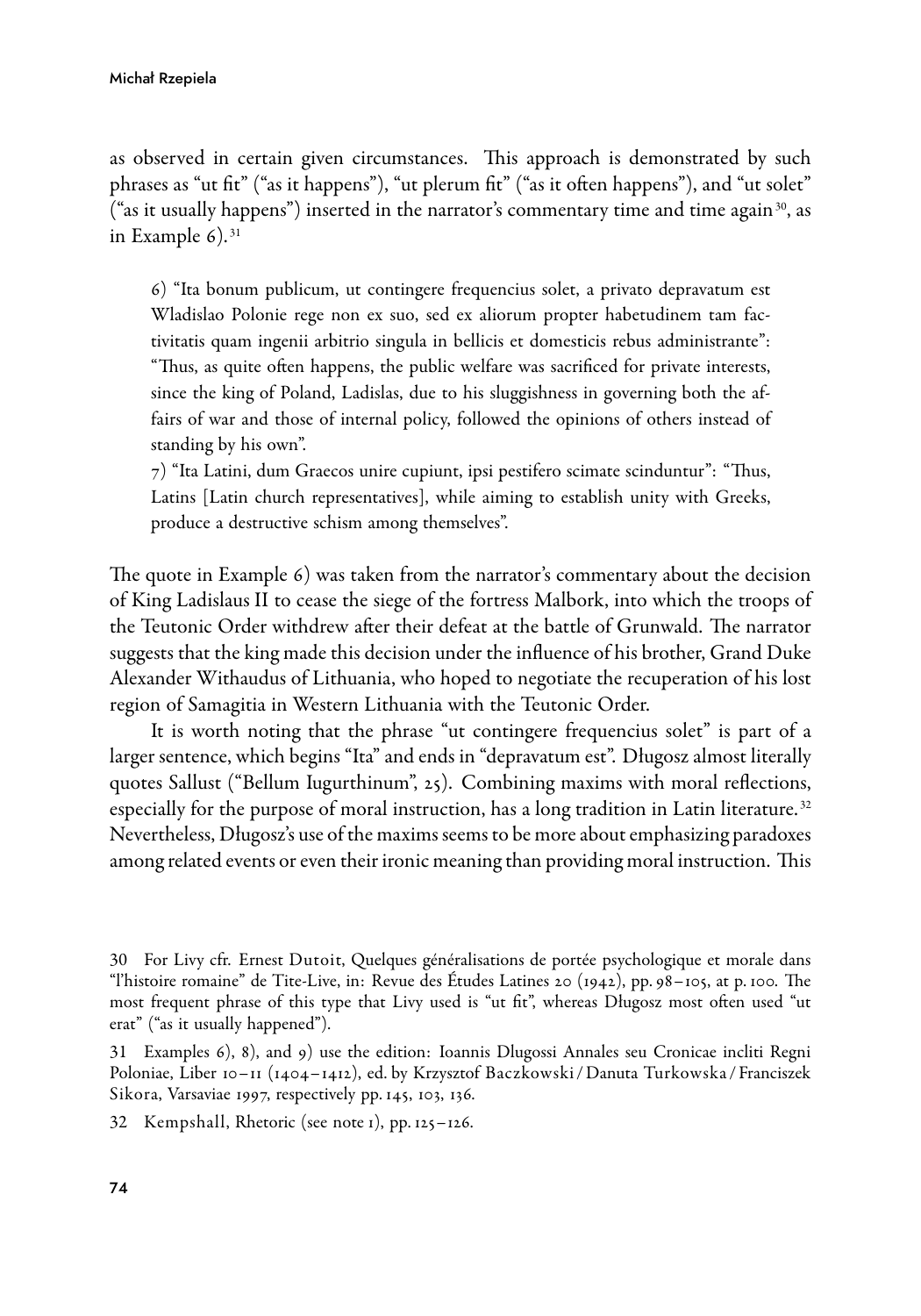is illustrated by the narrator's decisive comment – Example  $7$ ) – about the behaviour of the participants on the Council of Basil who, discussing the question of unity with the Eastern Church, started fighting with each other.

The narrator's reflection on the forces driving history is not limited to the motives behind the protagonists' actions but also addresses the cosmic and supernatural force majeure. The narrator regularly points out the role of both fate and divine providence. In so doing, however, he presents divine providence (in the Christian sense) and entities from Greco-Roman antiquity as two complementary forces – as in Examples 8) and 9).

8) "… quem pugnae eventum divina propiciacio et presentis diei fortuna est assignatura, confidens furori Cruciferico superis dari eos exitus, quibus … domabitur illorum tam … impia superbia. Superos enim compertum habeo pro iustiori causa staturos … talemque hostium meorum superbiam … campus … in quo concurrendum est et Mars comunis belli et equus iudex conteret humiliabitque, sperans Deum mihi et genti mee presentis certaminis solacia prebiturum": "Divine mercy and the presentday fortune will determine the result of the battle. I trust that those above will give to the Teutonic fury the result by which their impious arrogance will be punished. Those above, I am sure, will take the side of the right cause, while the battleground in which the battle will take place and Mars, common and just judge of war, will humiliate and wear out the arrogance of my enemies. I hope God will provide me and my people with victory in this battle".

9) "… maxima … strage … et Ordinis nostri domiti, adversa quoque fortuna in quam superos inferosque … constat consensisse": "… [it was a] huge slaughter of our defeated Order, but also a lack of [good] fortune, allowed, it is obvious, by the gods of the upper and of the under worlds".

The quote in Example 8) constitutes the answer given by King Ladislaus II to the messengers of the Teutonic Order who, shortly before, made some arrogant statements in front of him. Their dialogue took place the day before the battle of Grunwald, which was to be decisive for both sides. In the king's utterance, "divine mercy" and "present-day fortune" are both called upon, as are a unique (Christian) God and the ancient god of Mars. The question remains how the "superi" ("those inhabiting the upper world") should be interpreted in this quote – whether this refers to "gods on high", "celestial deities" in the ancient and pagan sense, or the Christian inhabitants of Heaven ("saints", "angels", and similar). This latter meaning is attested to in Christ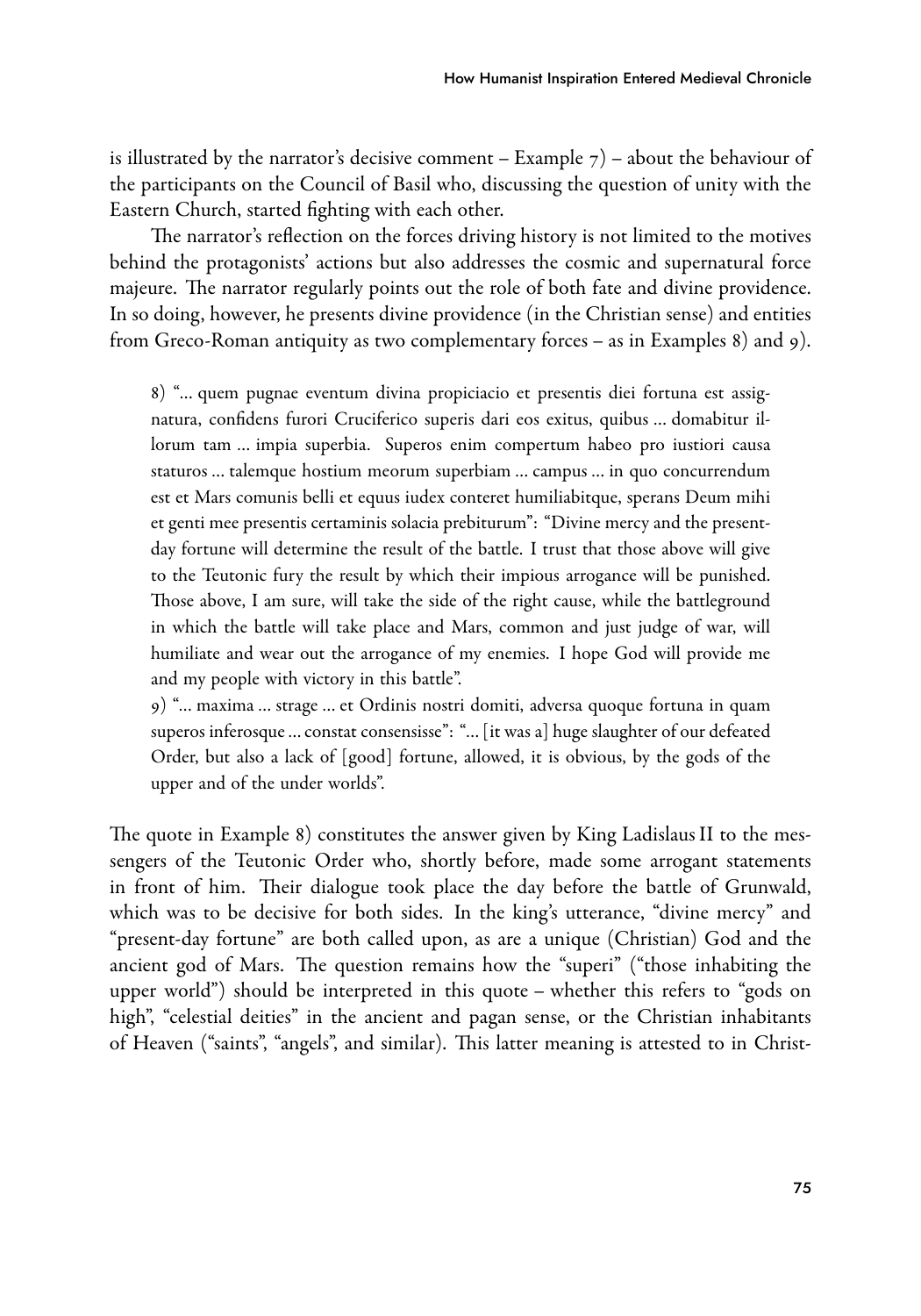ian and medieval Latin.<sup>33</sup> Example 9), however, is significantly less ambiguous in this regard. It quotes the opinion of the humiliated commander of the Teutonic Order during his peace talks with King Ladislaus. Długosz quoted the commander with words that paraphrase Livy (31, 31, 3 and 32, 21, 21), who, in turn, used both plural and accusative "superos" and "inferos" in a polytheistic sense. The question then arises how it is possible that a Christian author – a clergyman to boot – assigned some collective divinities the power to decide the course of events and human fates. Even assuming, theoretically, that the "superi" in Example 9) might denote the inhabitants of (Christian) Heaven, one must ponder who the "inferi" ("inhabitants of the underworld") would be in that case, whether it refers to demons or possibly how a Christian historian might have equated the power of the inhabitants of hell to govern history in the way that the inhabitants of Heaven would.

This surprising approach Długosz took to the question of the influence of fortune (and also celestial bodies) on human fates and the relation between fortune, fate and divine (Christian) providence has been noted by Urszula Borkowska. She believes that this resulted not so much from the chronicler's reinterpretation of the hierarchy of causation as much as from contradictions and inconsistencies in his language, of which he might not have been aware. <sup>34</sup> Such an explanation is worth considering. It is possible, as I suggest, that although Długosz may have utilized ancient texts, at the same time, he reproduced their ideological resonance. On the other hand, according to Matthew Kempshall, from at least the time of Boethius, a well-defined vocabulary based on the analysis of causes "which he [Boethius] had developed in the course of distinguishing between the terms 'fortune,' 'chance,' 'providence' and 'fate'" 35 started to crystallize. There is no evidence that Długosz used Boethius, but that does not mean that he was not inspired by any other (assuredly medieval) author proposing some framework for causation in history. <sup>36</sup>

33 Cfr. Lexicon Latinitatis Nederlandicae Medii Aevi, ed. by Olga Weijers /Marijke Gumbert-Hepp, Leiden-Boston 2003, fasc. 60, pp. 1090–1091; The Dictionary of Medieval Latin from British Sources, ed. by Richard Ashdowne /David Robert Howlett, Oxford 2013, fasc. 16, p. 3320.

34 Urszula Borkowska, Prodigia i myślenie zracjonalizowane w "Rocznikach" Jana Długosza [Prodigy and rational thought in the Annals of Jan Długosz], in: Kultura elitarna a kultura masowa w Polsce późnego średniowiecza [Elite culture and mass culture in late medieval Poland], Wrocław-Warszawa-Kraków-Gdańsk 1978, pp. 231–241, at p. 240.

35 Kempshall, Rhetoric (see note 1), p. 272.

36 This matter requires further analysis. It is worth noting that Długosz's preferred phrase to denote (the Christian) God was "divina propitiatio" ("divine mercy"). According to the 'Corpus Corporum',